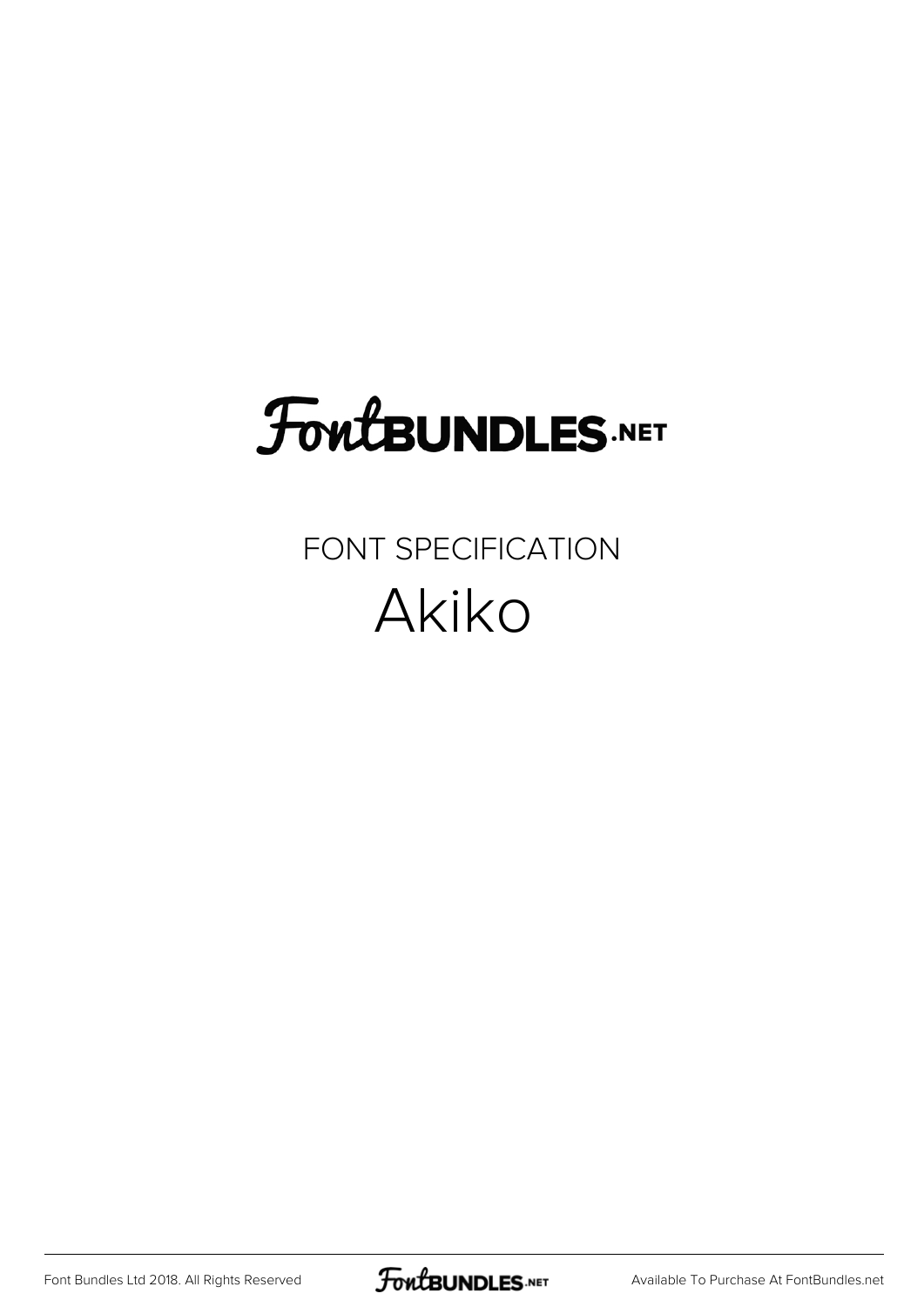#### akiko shadow ExtraBold - Regular

**Uppercase Characters** 

### ABCDEFGHIJKLMNOPORS TUVWXYZ

Lowercase Characters

abcdefghyKImnopgrstuvwx  $\mathbb{U}Z$ 

**Numbers** 

0123456789

Punctuation and Symbols

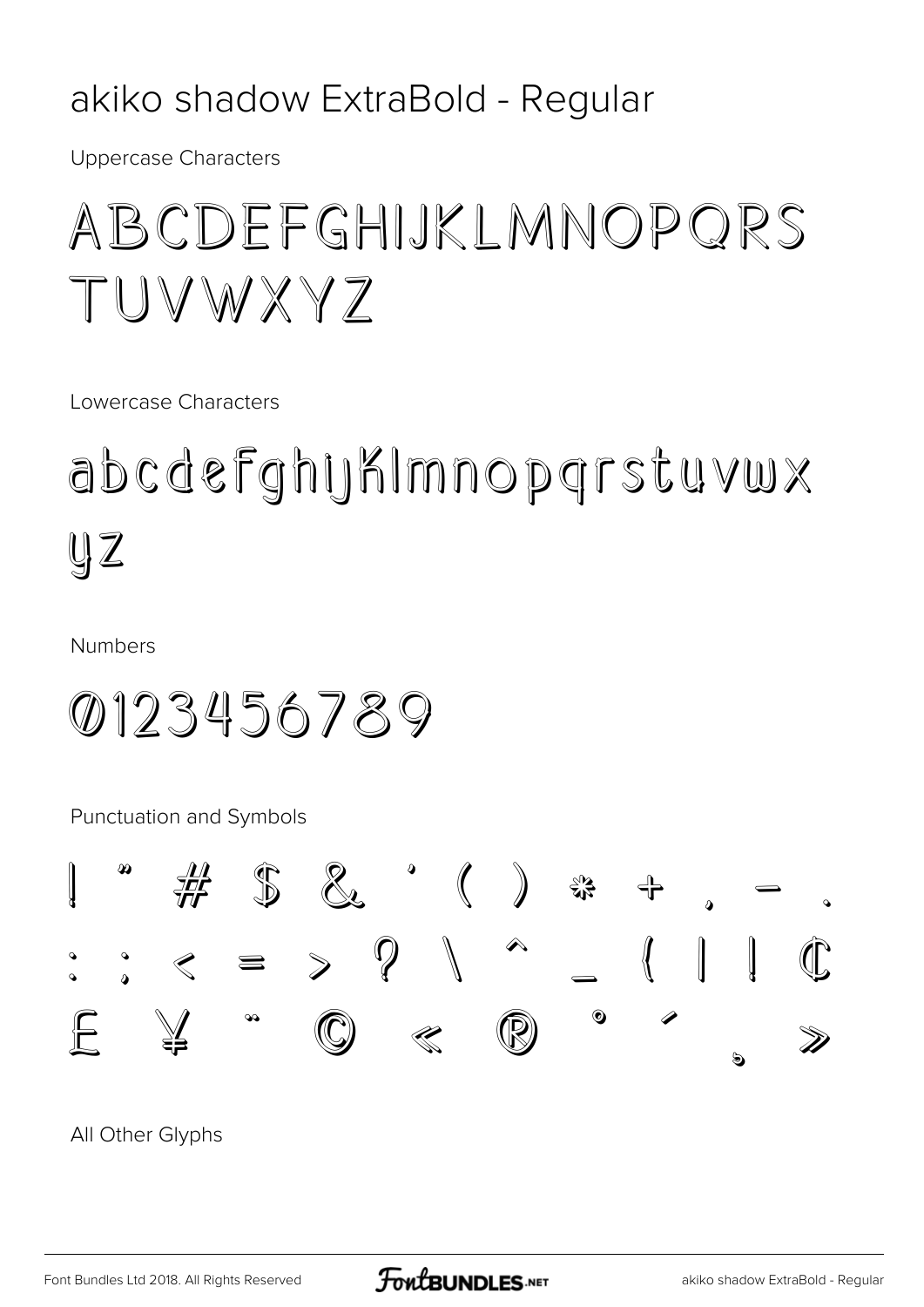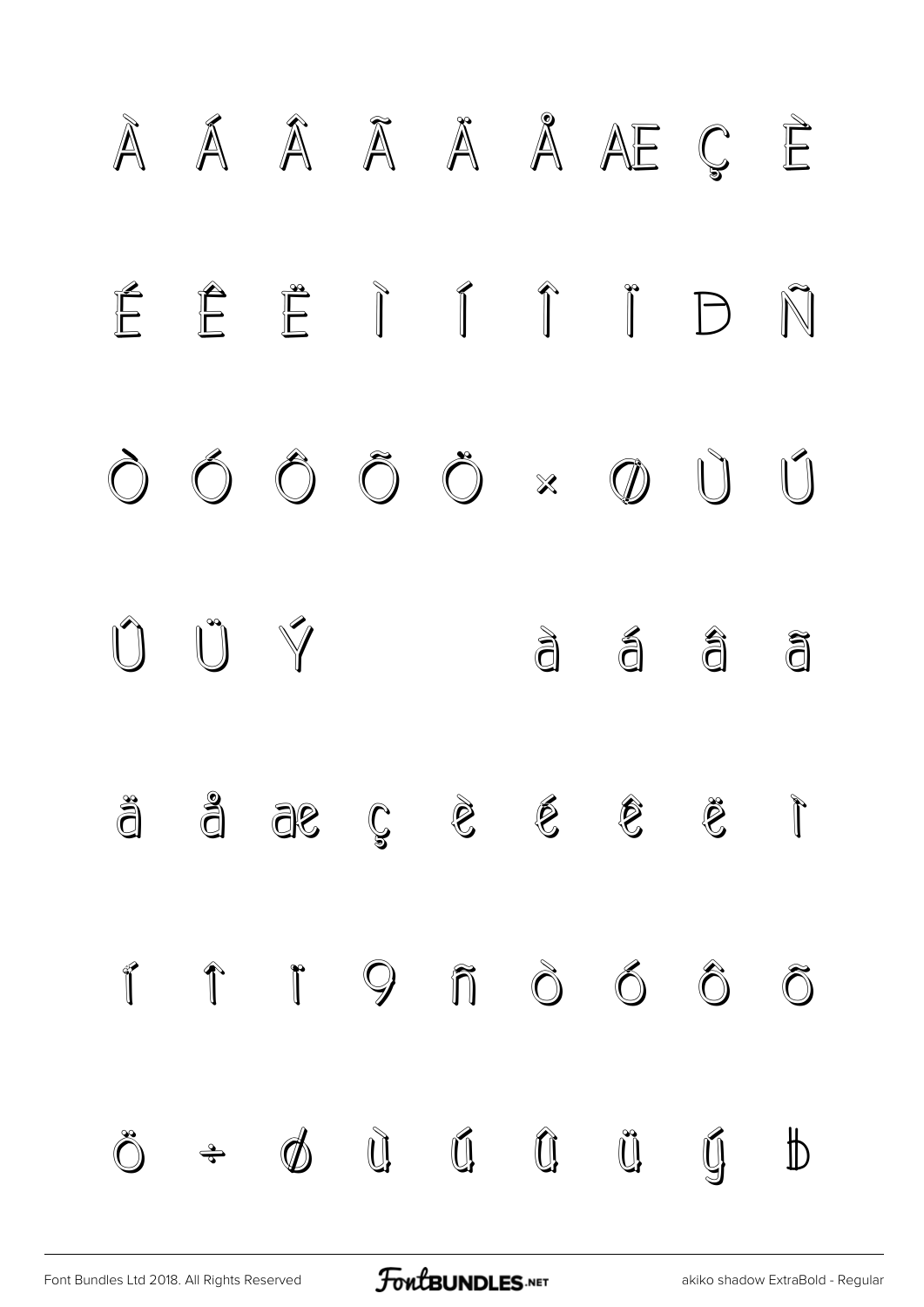

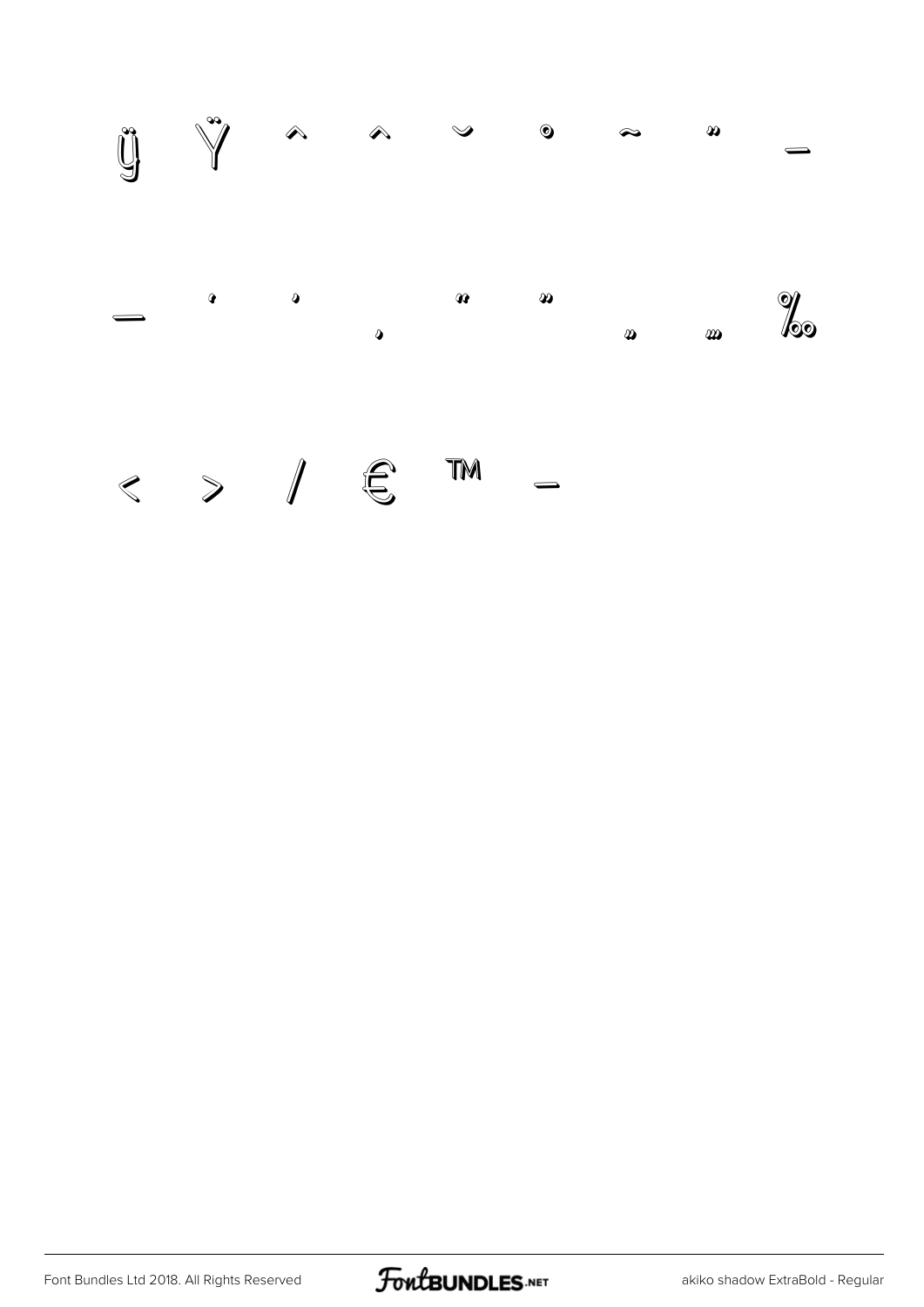#### akiko regular - akiko regular

**Uppercase Characters** 

### ABCDFFGHIJKIMNOPORS TUVWXY7

Lowercase Characters

## abcdefghijKImnopgrstuvwx UZ

**Numbers** 

### 0123456789

**Punctuation and Symbols** 

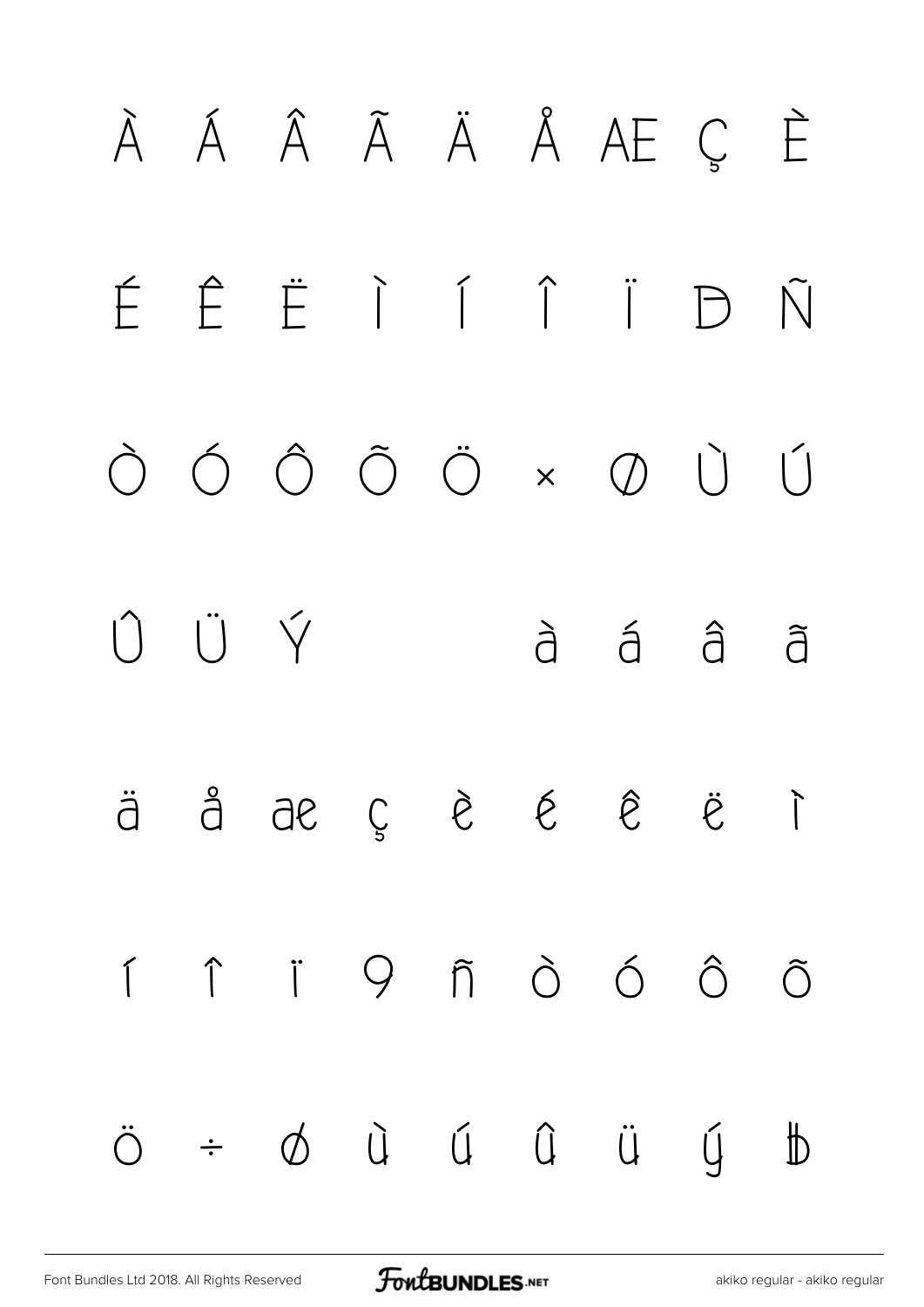

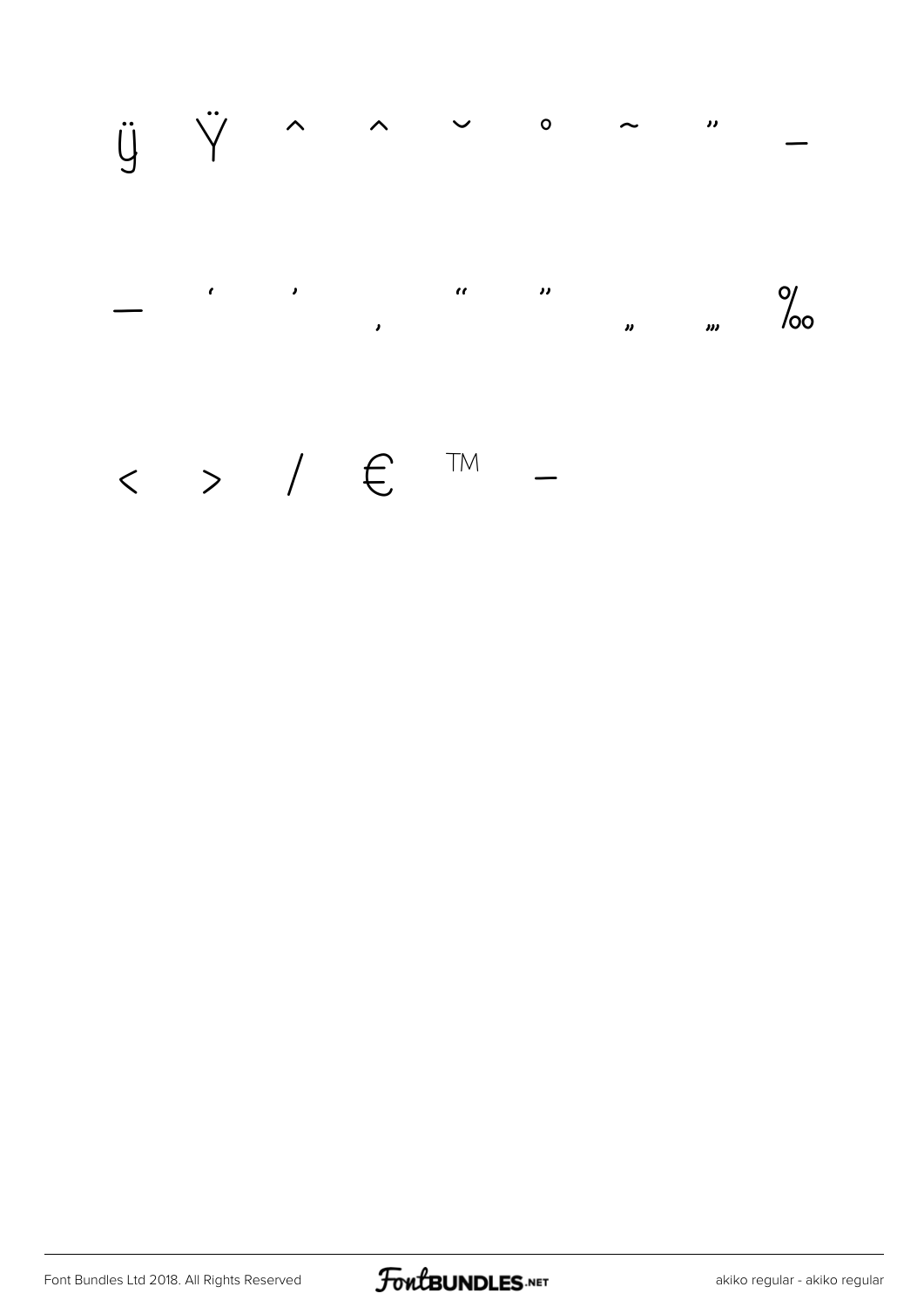kiota regular - Bold

**Uppercase Characters** 

### ABCDEFGHIJKLMNOPOR STUVWXYZ

Lowercase Characters

### abcdefghijKImnopqrstuvw  $X \cup Z$

**Numbers** 

### 0123456789

**Punctuation and Symbols** 

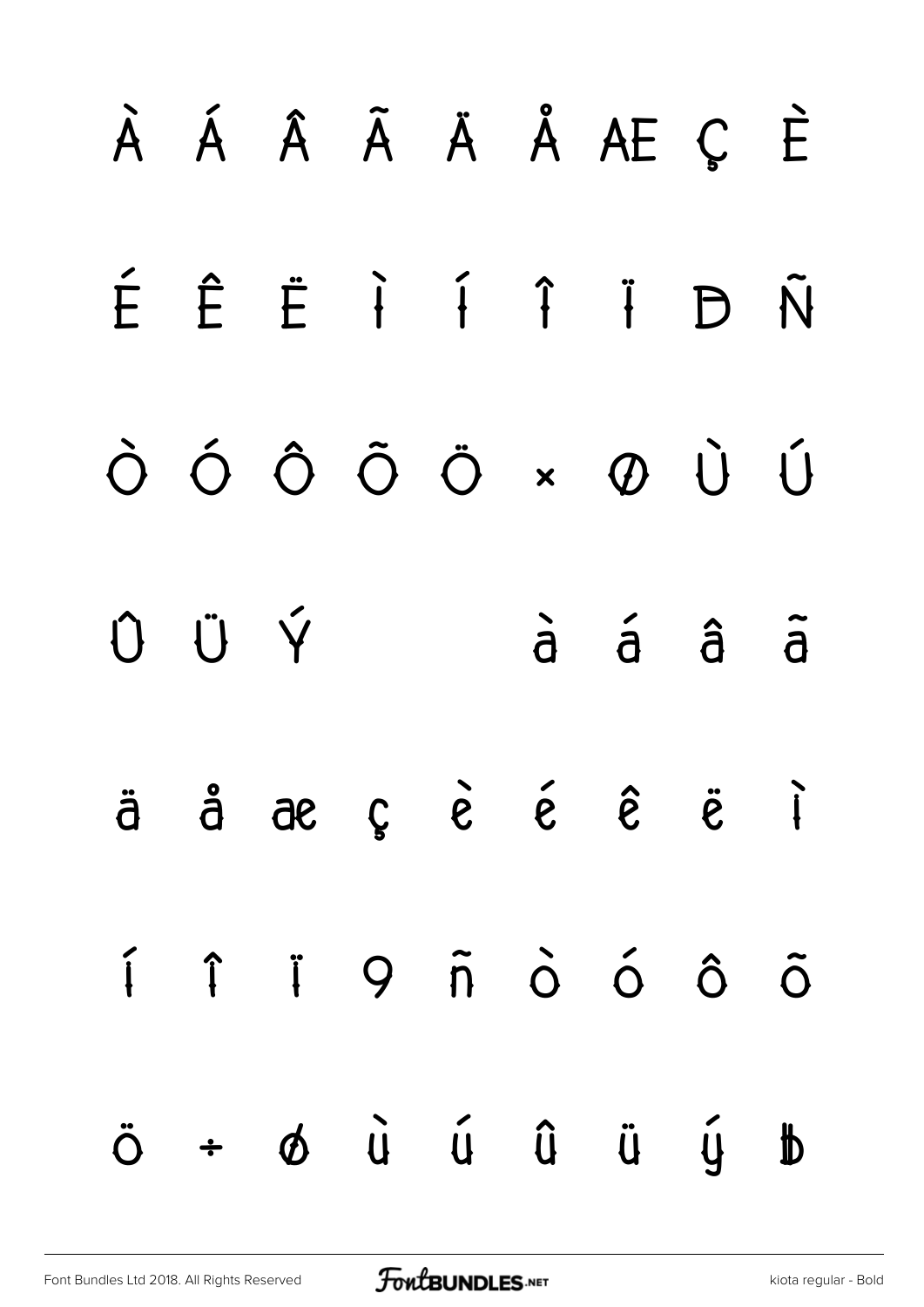ÿ Ÿ  $\blacktriangle$  $\lambda$  $\bullet$  $\boldsymbol{\eta}$  $\bullet$  $\mathbf{c}$  $\pmb{\mathcal{U}}$  $\bullet$  $\frac{1}{\sqrt{2}}$  $\bullet$ 

#### $\leftarrow$  > /  $\epsilon$  $T M$

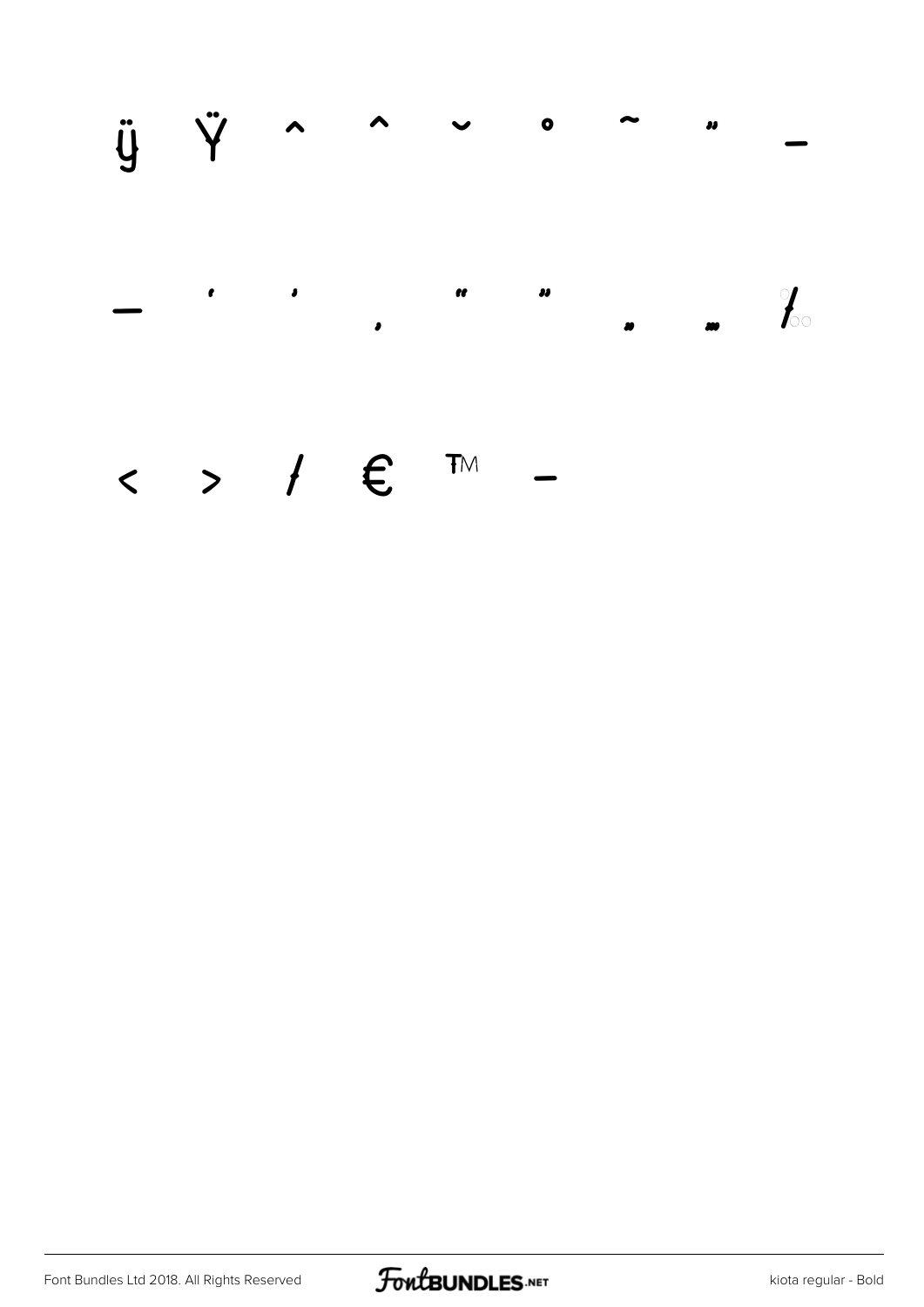#### kiota regular - kiota regular

**Uppercase Characters** 

### ABCDEFGHIJKIMNOPOR STUVWXYZ

Lowercase Characters

abcdefghijKImnopgrstuvw  $XUZ$ 

**Numbers** 

### 0123456789

**Punctuation and Symbols** 

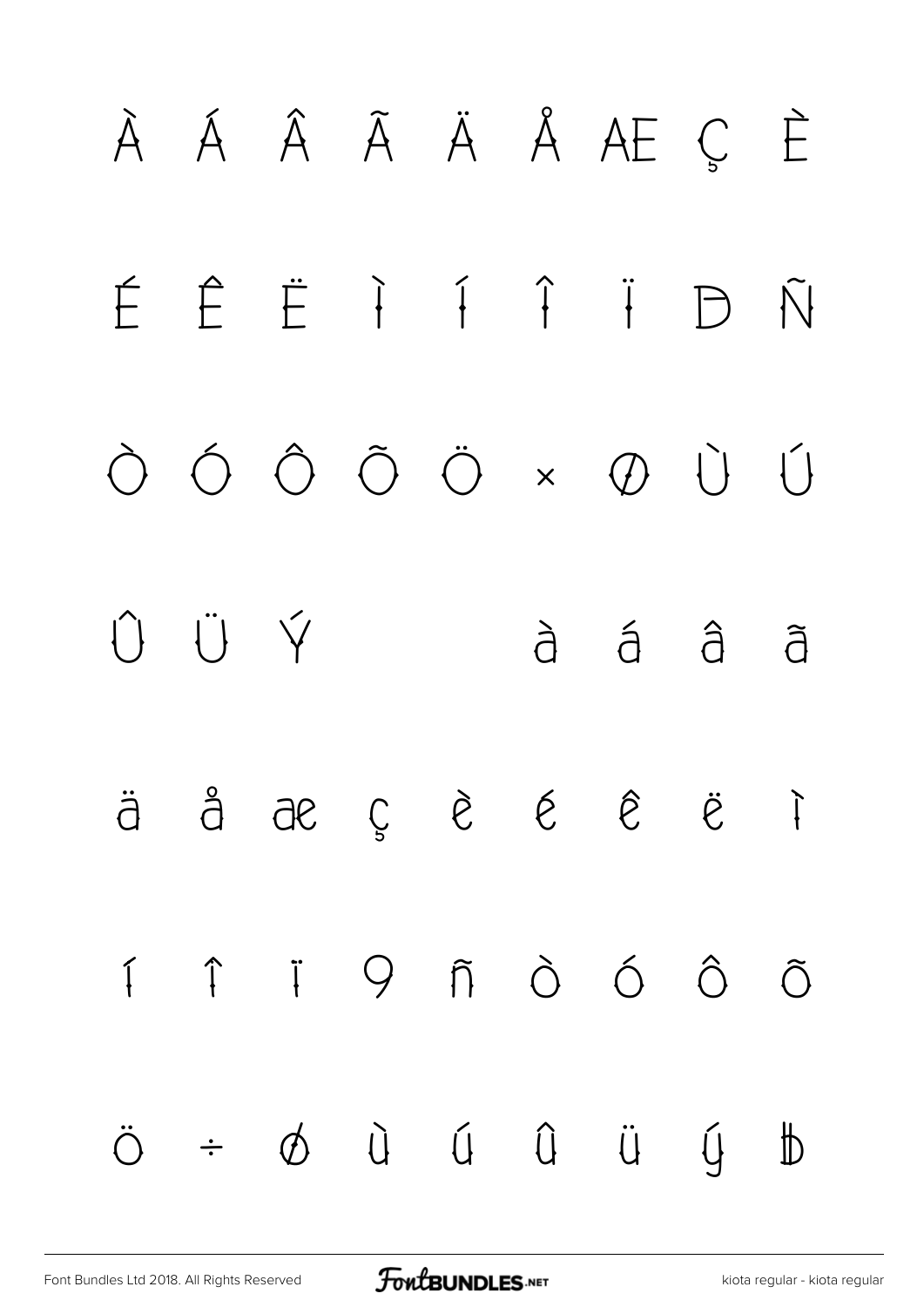

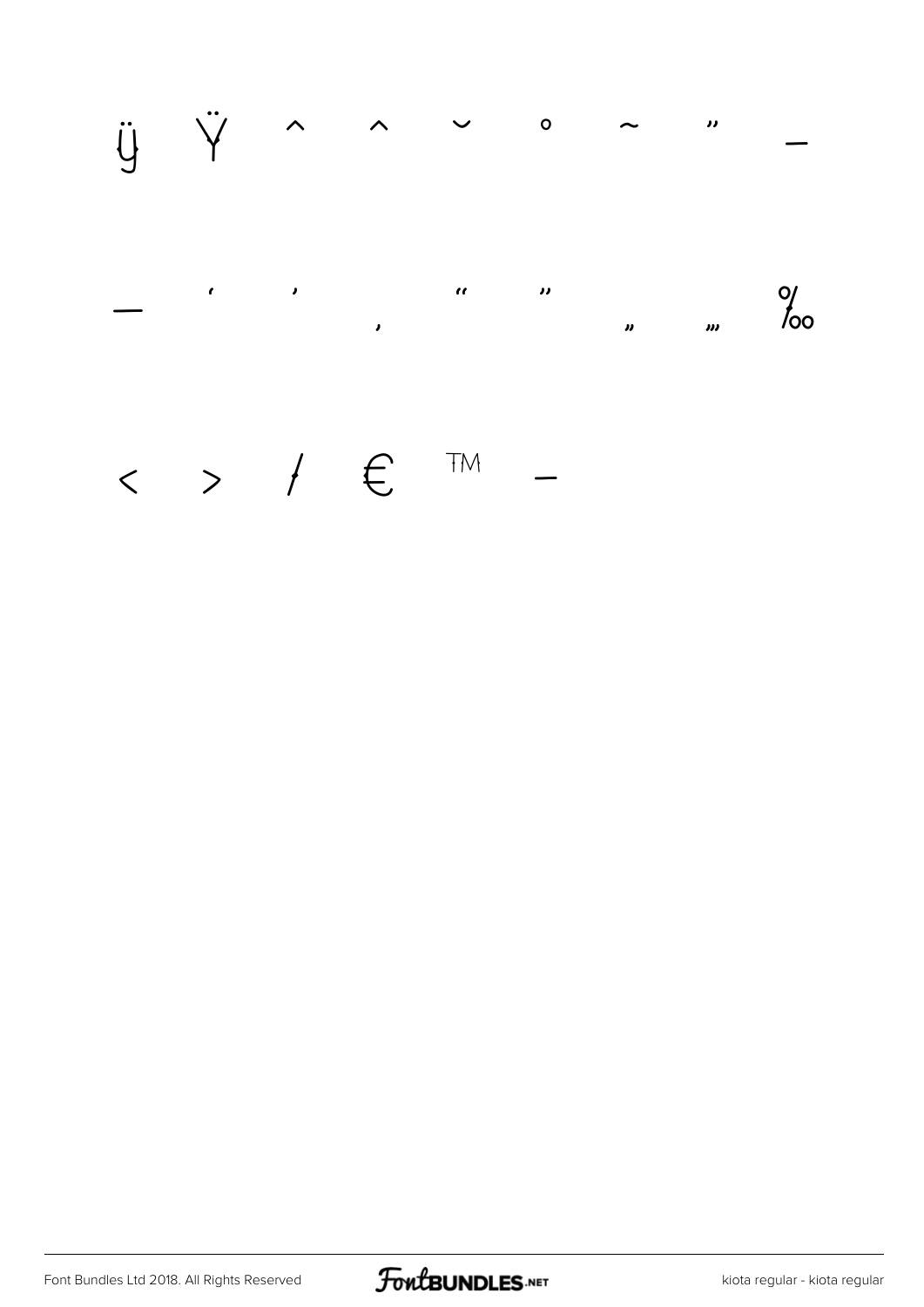### kiota varsity - Expanded Medium

**Uppercase Characters** 

### ABCDEFGHIJKLMNOPQRS TUVWXYZ

Lowercase Characters

### abcdefghijkImnopgrstuvwxy  $\overline{\mathbb{Z}}$

**Numbers** 

### 0123456789

**Punctuation and Symbols** 

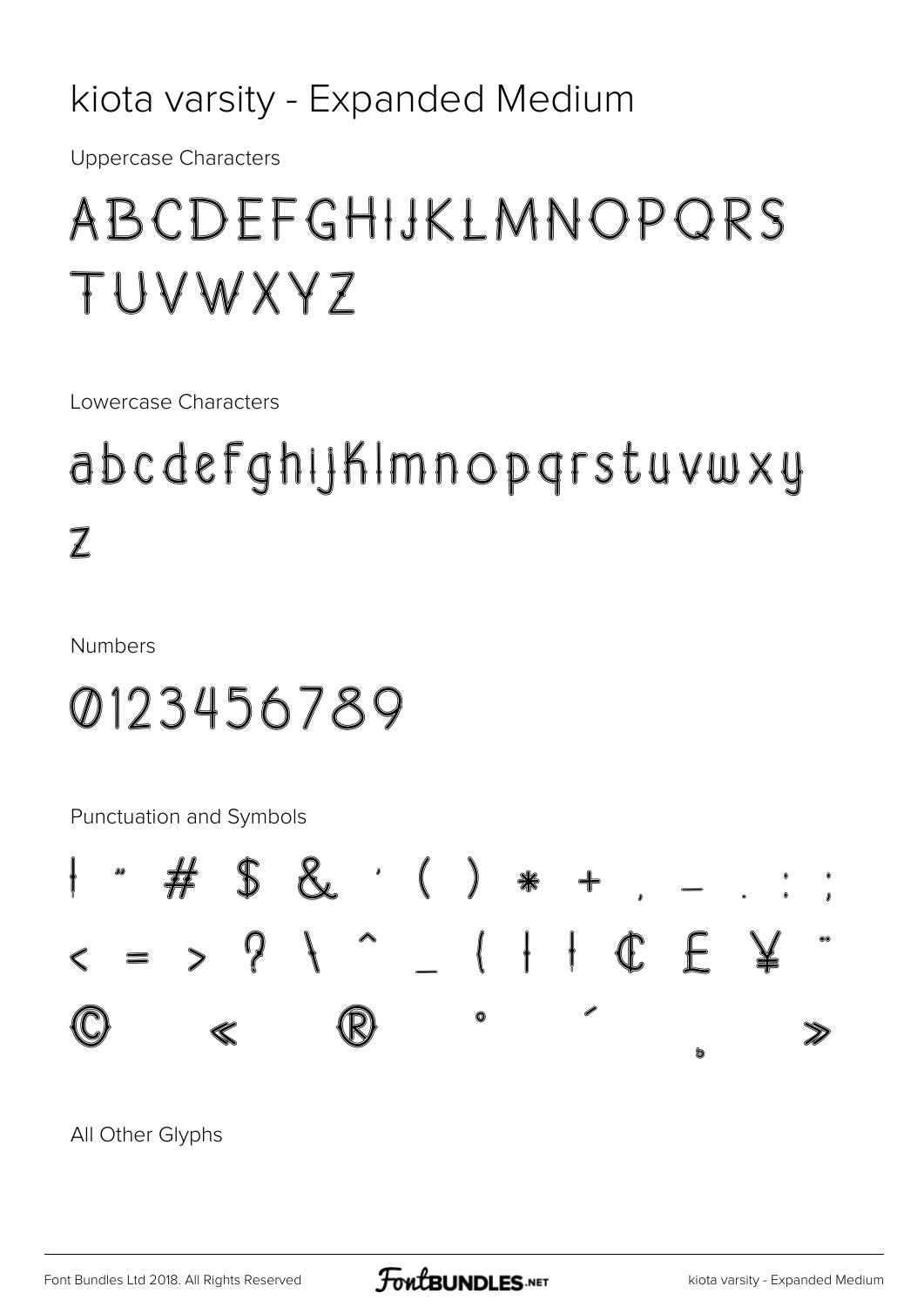[Font Bundles Ltd 2018. All Rights Reserved](https://fontbundles.net/) **FoutBUNDLES.NET** [kiota varsity - Expanded Medium](https://fontbundles.net/)